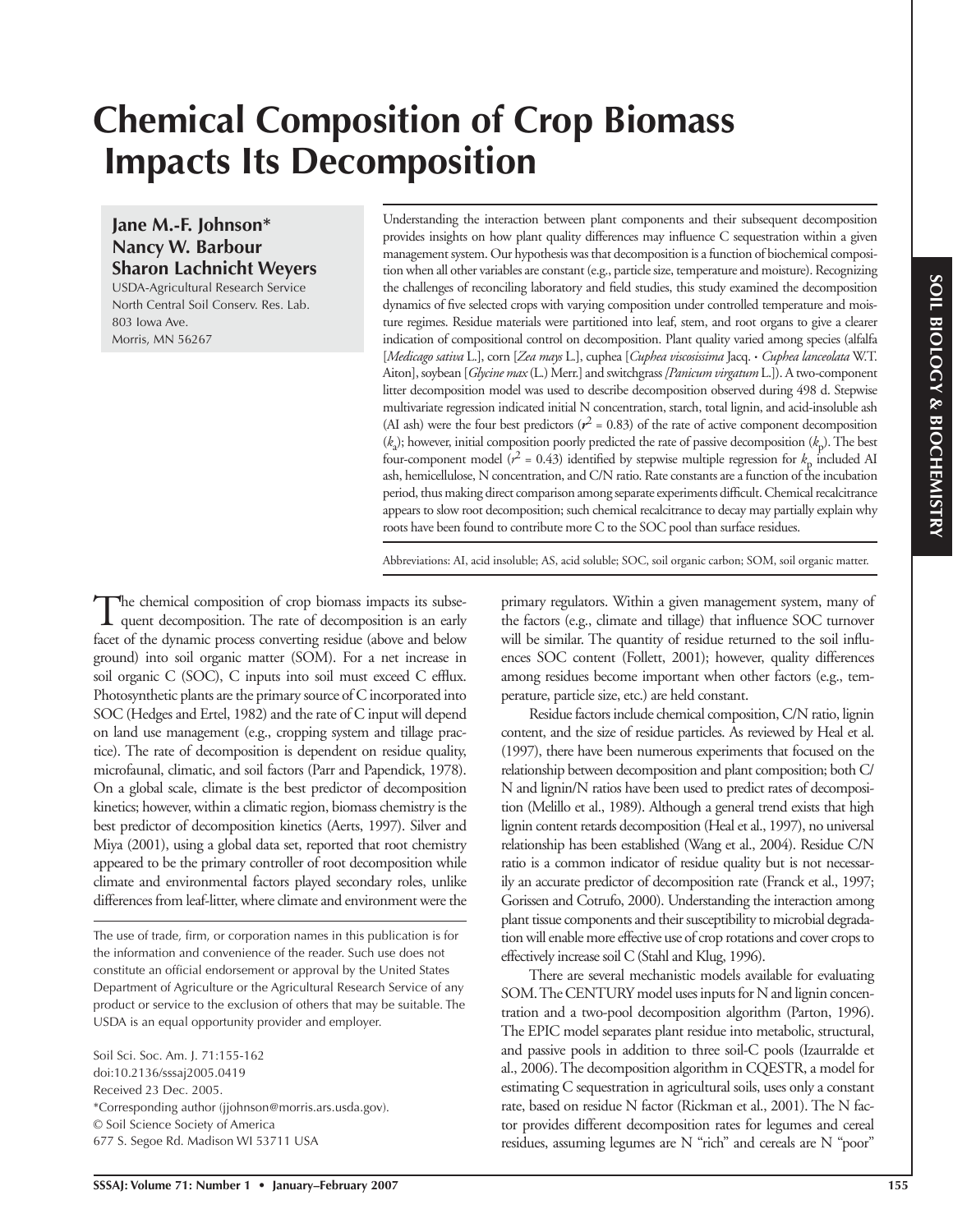(Rickman et al., 2001). The success of these models to predict changes in SOM accurately reflects the importance of parameters, including total C inputs, residue management, moisture, and temperature, on determining net C exchange. Litter turnover models are mathematically similar to SOM decomposition models in that they also account for multiple decomposing pools (Wieder and Lang, 1982). Improving models by providing additional information for decomposition algorithms is still valuable.

In this study, we selected five crops—alfalfa, corn, cuphea, soybean, and switchgrass—with varied agronomic uses and in which we expected divergent structural compositions. Corn and soybean are the predominate crops in the Midwest and alfalfa represents an important forage crop of the region (National Agricultural Support Service, 2003). Cuphea, a promising alternative crop, produces seeds high in medium-chain fatty acids (Graham, 1989) that can be used as a substitute to palm seed kernel oil. Cuphea oils also have potential use as industrial lubricants (Thompson, 1984). Switchgrass is a potential biofuel feedstock (Brown et al., 2000).

Our hypothesis was that the decomposition of these crops is a function of their biochemical constituents; provided all other variables are held constant (e.g., particle size, temperature, and moisture), an investigation of the potential of plant quality to influence decomposition can be performed. There are challenges to reconciling laboratory and field studies; however, laboratory studies allow examination of biochemical factors while controlling other parameters to avoid confounding effects. Understanding the interaction between plant components and their subsequent decomposition will provide insights into how plant quality may influence C storage within a given management system.

## **MATERIALS AND METHODS**

Field-grown plants, corn (Pioneer 3893), soybean (NK S14-M7), and cuphea were collected at maturity; alfalfa (Wrangler) was collected at the third cutting; switchgrass (Sunburst) was collected in late August. Alfalfa and switchgrass were collected during their second growing season. Soil and plant samples were collected at the Swan Lake Research Farm of the North Central Soil Conservation Research Laboratory, which is located in Stevens County, in west-central Minnesota (45°41′ N, 95°48′W) at 370 m above sea level. Plant material was collected from a replicated field experiment in a randomized complete block design with four replications; each plot was 9.1 m wide by 22.9 m long. Based on preliminary root mass estimates (data not shown), two root collection methods were used to collect sufficient root biomass for chemical and decomposition analysis, which minimized the total number of required samples. We collected 16 pooled soil cores (2.5-cm i.d., 15-cm depth) from alfalfa and switchgrass plots after the aboveground material was removed by baling. The root samples were collected from the peripheral 1 m or outer rows to minimize disturbance in the plots. Root biomass in the surface 15 cm  $ha^{-1}$ for switchgrass and alfalfa was calculated from grams of root per cubic centimeter in soil cores. In the annual crops (corn, cuphea, and soybean), the ground was loosened with a shovel to 15 cm and plants with roots still attached were lifted out of the soil; the number of plants was recorded. We crudely estimated root biomass for corn, cuphea, and soybean per unit volume from the root mass per plant and number of plants per unit area. For many species, including those in this study, root density is greatest in the surface 15 cm (Allmaras et al., 1975; Russell, 1977; Frank et al., 2004; Sharratt and Gesch, 2004; Weaver, 1926). Soil samples were stored at 4°C. Soil was washed from the roots with water. After separating leaves and stems, removing soil from roots, and drying (45°C), plant tissue was

ground with a Wiley mill to pass through a 0.425-mm sieve. Grinding to a small, uniform particle size standardized the material and eliminated the confounding effect of different particle sizes, which was necessary for interpreting relative decay rates. In the field, litter size would be reduced by soil organisms; therefore, this study does not examine the complete route that biomass may typically take to become part of the SOM.

## **Composition Analysis**

A representative 0.5-g sample of plant tissue was extracted sequentially for soluble sugars, starch, hemicellulose, cellulose, acid-soluble (AS) and AI lignin. Briefly, soluble sugars were extracted with 80% hot ethanol, starch was removed enzymatically with amyloglucosidase, and hemicellulose and cellulose were extracted by  $H_2SO_4$  (National Renewable Energy Laboratory, 1996b). An Agilent 1100 series high-pressure liquid chromatography (HPLC) system (Agilent Technologies, Palo Alto, CA) with an Aminex HPX-87N column (Bio-Rad Laboratories, Hercules, CA) separated and quantified soluble sugars, starch, and cellulose and an Aminex HPX-87P column (Bio-Rad Laboratories) quantified hemicellulose. Acid-soluble lignin concentration was determined spectrophotometrically at 205 nm (National Renewable Energy Laboratory, 1996a) and AI lignin and AI ash were determined by proximate method (National Renewable Energy Laboratory, 1995). Standards (Sigma-Aldrich, St. Louis, MO) were used to calibrate the HPLC and to determine recovery rates. Reported values were adjusted based on internal standard recovery rates. The total C and N of the plant material were determined with a LECO CN-2000 (LECO Corp., St. Joseph, MI).

### **Decomposition**

Field-collected Barnes loam soil (fine-loamy, mixed, superactive, frigid Calcic Hapludoll) was air dried and then sieved (2 mm). The soil had 3.1% total C, 2.9% organic C, and an organic C/N ratio of 11.4. The equivalent of 50 g of oven-dry soil was mixed thoroughly by hand with 0.2 g of plant tissue in a 230-mL plastic bottle. A second bottle was established with 100 g of soil (oven-dry equivalent) with 0.4 g of plant tissue to determine the rate of N immobilization and mineralization relating to decomposition. The experiment was initiated, time zero, by adding water (60% water-filled pore space) to the soil, without preincubation, recognizing that this might overestimate the decomposition rate of the active fraction (Paul et al., 2001). Bulk density in the bottle was about 1.2 g cm<sup>−</sup>3. Incubation conditions were a constant 25°C, 49% humidity, and dark (Paul et al., 2001). This is warmer than the mean annual temperature of the region of 6.1°C, with a winter average of −11.2°C and summer average of 19.4°C (National Climate Data Center, 2005); therefore, the decay rates reflect a potential rather than an actual field rate. Since the plant material was not sterilized, different amounts and types of microbes could have been introduced with the plant tissue. The bottles were covered loosely with Parafilm (Alcan Packaging, Neenah, WI) to minimize dehydration but allow  $CO<sub>2</sub>$  and  $O<sub>2</sub>$  exchange. Water was added to the bottles as necessary to maintain 60% water-filled pore space.

Decomposition was assessed in the first bottle by determining emission of  $CO<sub>2</sub>$  measured on consecutive days until Day 21, then on Days 24, 31, 43, 64, 92, 120, 148, 183, 218, 330, and 498. Initially, capping time was 1 h, but capping time increased incrementally to a maximum of 48 h to compensate for the reducing rate of emission. Carbon dioxide emission was calculated as the change in  $CO<sub>2</sub>$  concentration during the capping period. One 2.5-mL gas sample per sample jar was drawn using a gas-tight syringe and a 2-mL aliquot was injected into an evacuated 1.8 mL amber sample vial, thus overpressuring the sample vial. The sample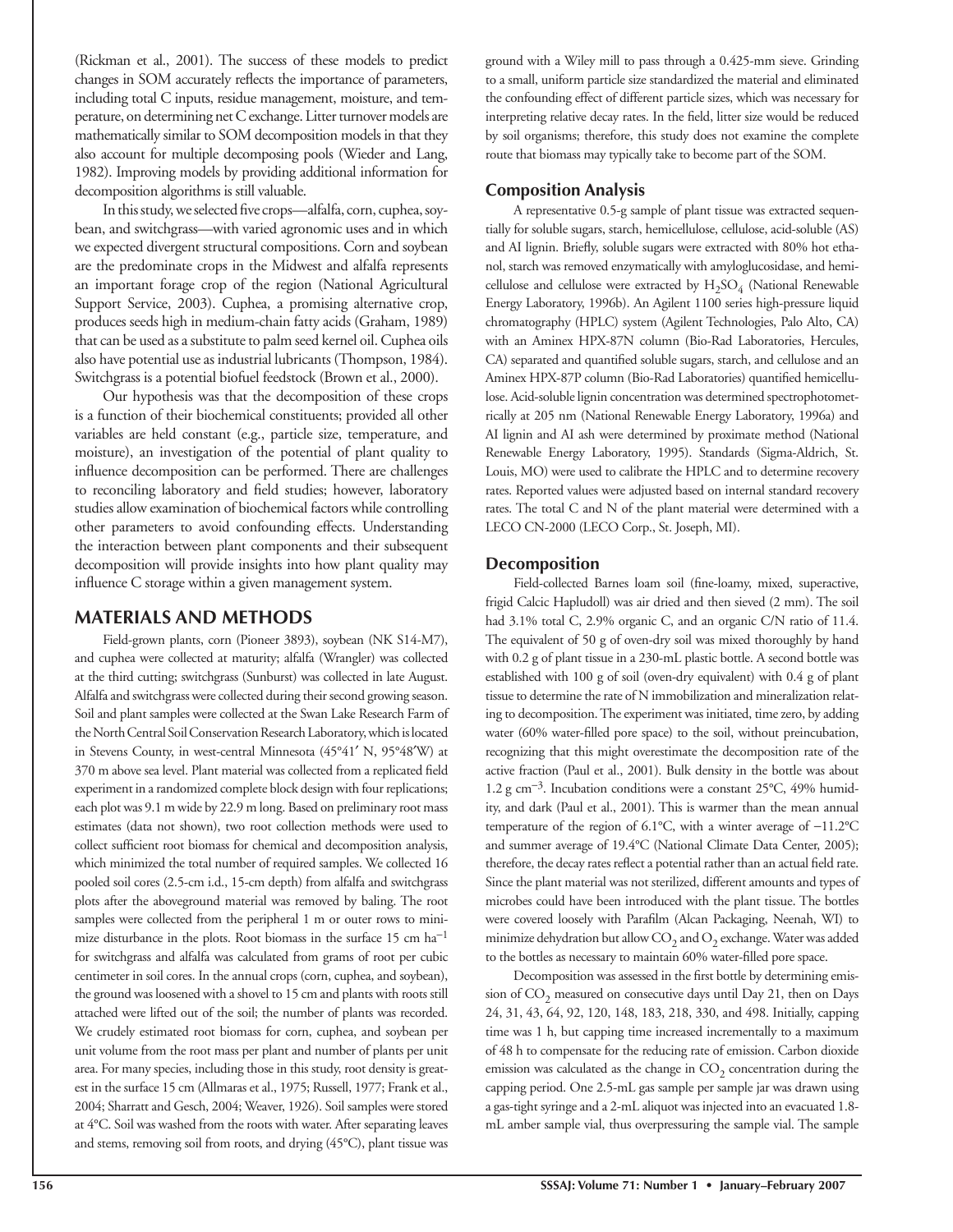vials had Teflon-rubber-lined Al caps. Duplicate 50-μL gas samples were analyzed within 2 h of sample collection.

Carbon dioxide concentration was determined using a Varian CP-8200 auto sampler into a Porapak Q column (injection temperature, 150°C; column temperature, 80°C; detector temperature, 130°C; and filament temperature, 250°C) on a CP-3800 Varian gas chromatograph equipped with a thermal conductivity detector (Varian Inc., Palo Alto, CA). The flow rate was 32 mL min<sup>−</sup>1 using He as the carrier gas. The gas chromatograph was calibrated at each sampling date with a three-point external standard curve, using certified traceable standards to determine  $CO<sub>2</sub>$  concentration.

Decomposition is reported as a percentage of the original C remaining:

$$
net C_{evolved} = C_{amended} - C_{control}
$$
 [1]

This equation establishes that residue C evolved (net C<sub>evolved</sub>) is a function of C evolved in amended ( $C_{\text{amended}}$ ) soil minus C evolved from unamended soil  $(C_{\rm control})$ , which is representative of the decomposition of background SOM; this assumption neglects any potential priming effects from the addition of plant material (Kuzyakov et al., 2000). The percentage of C remaining

$$
\%C_{\text{remaining}} = \left[ \left( C_{\text{initial}} - C_{\text{evolved}} \right) \middle/ C_{\text{initial}} \right] 100 \tag{2}
$$

was calculated as a fraction of the initial C ( $C_{\text{initial}}$ ) added in residue after subtracting the C evolved as CO<sub>2</sub> (C<sub>evolved</sub>). A double exponential function was used to describe decomposition biologically and mathematically (Wieder and Lang, 1982):

$$
C_{t} = C_{a} \exp(-k_{a}t) + (100 - C_{a}) \exp(-k_{p}t)
$$
 [3]

This model assumes that litter can be partitioned into two pools; a rapidly decomposing or active fraction  $(C_2)$  and a slowly decomposing fraction  $(100 - C<sub>a</sub>)$  for plant litter, where the percentage of C remaining at time *t* is  $C_p$ ,  $C_a$  is the percentage of C remaining in the active fraction, *k*<sub>a</sub> (% C d<sup>−1</sup>) is the decomposition rate for  $C$ <sub>a</sub>, and  $k$ <sub>p</sub> (% C d<sup>−1</sup>) is the decomposition rate of  $(100 - C_a)$ . The percentage of C remaining cannot exceed 100 or decline below zero. This double exponential model does not consider any possible transformation of labile into more recalcitrant material, which may occur through microbial activity (Wieder and Lang, 1982). Half-lives were calculated with

$$
t_{1/2} = \frac{0.693}{k_t} \tag{4}
$$

where *t* (day) and  $k_t$  corresponds to either  $k_a$  or  $k_p$ .

#### **Soil Nitrogen Mineralization**

Total N,  $NO_3$ <sup>-</sup>-N,  $NH_4^+$ -N, and total C were determined on soil removed from the second jar at 0, 15, 31, 66, 94, and 120 d after experiment initiation. Soil concentration of total N and total C were measured using a LECO CN-2000 (LECO Corp.). Ammonium N and  $\text{NO}_3^{\text{--} \text{--} \text{N}}$ were extracted from dried soil with 1 *M* KCl using a 1 g:10 mL soil/solution ratio; the procedure was modified from (Mulvaney, 1996). Their concentrations were measured using an Alpkem Autoanalyzer (Pulse Instruments Ltd., Saskatoon, SK) by standard colorimetric Berthelot  $({\rm NH_4^*})$  and Griess–Ilosvay  $({\rm NO_3^-},$  following Cd reduction to  ${\rm NO_2^-)}$ methods as described by Mulvaney (1996).

#### **Statistical Analysis**

Statistical analyses were performed using SAS/STAT software release 9.1 (SAS Institute, 2002). Statistical differences among crops and plant organs (within crops) were determined using a generalized linear model (Proc GLM),  $P \leq 0.05$  and LSMEANS, which allows mean comparisons even when data points are missing.

Decomposition kinetics were estimated with Proc NLIN using a two-component nonlinear model as described above (Wieder and Lang, 1982). Stepwise multiple regressions (Proc REG) and Pearson correlation coefficients (Proc CORR) were used to investigate the relationship between plant biochemical constituents and decomposition. Nitrogen mineralization kinetics was estimated with a linear regression, which estimates an average rate of mineralization.

## **RESULTS Composition**

Plant quality varied among species and organs within species (Table 1). Carbon concentration ranged from 340 to 470 g  $kg^{-1}$ , while N ranged from 4.0 to 44 g kg<sup>-1</sup>, resulting in C/N ratios ranging from 10 to 110. The amount of soluble carbohydrates (sucrose, glucose, fructose, and starch) varied among species and organs. Starch concentration in the alfalfa roots was as much as two orders of magnitude greater than in the roots of other species, which reflects the carbohydrate storage function of these roots. Hemicellulose and cellulose, primary cell wall material, were the most prevalent plant component in all organs and species. Total lignin (AI lignin plus AS lignin) concentration ranged from 65 g kg<sup>-1</sup> (alfalfa leaf) to 212 g  $kg^{-1}$  (soybean root) and the lignin/N ratio ranged from 1.5 g kg<sup>-1</sup> (alfalfa leaf) to 40 g kg<sup>-1</sup> (soybean stem). Leaves differed in total lignin content and chemical composition of lignin present. Leaves consistently had a lower concentration of AI lignin but about 1.6-fold greater concentration of AS lignin than stem or roots of the same species. Acid-insoluble ash probably included soil contamination and mineral constituents of the sample, and thus included a measure of nonplant material. Roots from alfalfa, soybean, and corn, and leaves from cuphea and switchgrass had the greatest concentrations of AI ash (Table 1). Corn leaves were also high in AI ash. It can be difficult to remove all adhering soil from soil-grown roots. Sticky glandular hairs on cuphea leaves and hirsute leaves on corn and switchgrass make it difficult to remove all soil material from plant tissue.

#### **Decomposition**

Consumption of organic materials (e.g., plant tissue) and subsequent respiratory release of  $CO<sub>2</sub>$  by microorganisms was used as an indicator of decomposition. During 498 d of incubation,  $CO<sub>2</sub>$ emission ranged from 106 to 123 mg  $CO<sub>2</sub>$ –C per sample jar, which corresponded to 0.52 to 0.60 kg  $CO<sub>2</sub>–C$  kg<sup>-1</sup> plant tissue added. The initial amount of C added to the soil and the net amount of C evolved provided an estimate of the C remaining in the soil from the plant tissue using Eq. [2]. This method overestimated the actual plant C remaining, due to conversion of plant C into microbial biomass C (Paul and Clark, 1996). The percentage of C remaining after 498 d varied significantly among species ( $P \le 0.0001$ ) and among organs (*P* ≤ 0.003). Averaged across organs, alfalfa and switchgrass had about 13% less C remaining than soybean, corn, or cuphea (Table 2). Within species, the percentage of C remaining varied significantly among organs only for alfalfa and corn, where roots had more C remaining than their aboveground counterparts.

Decomposition kinetics (Table 2) were estimated from nonlinear regression of the percentage of C remaining with time (Fig. 1). The active fraction  $(C_a)$  represented 25 to 37% of the C in the plant material (Table 2). Alfalfa leaves had the most rapid decay, losing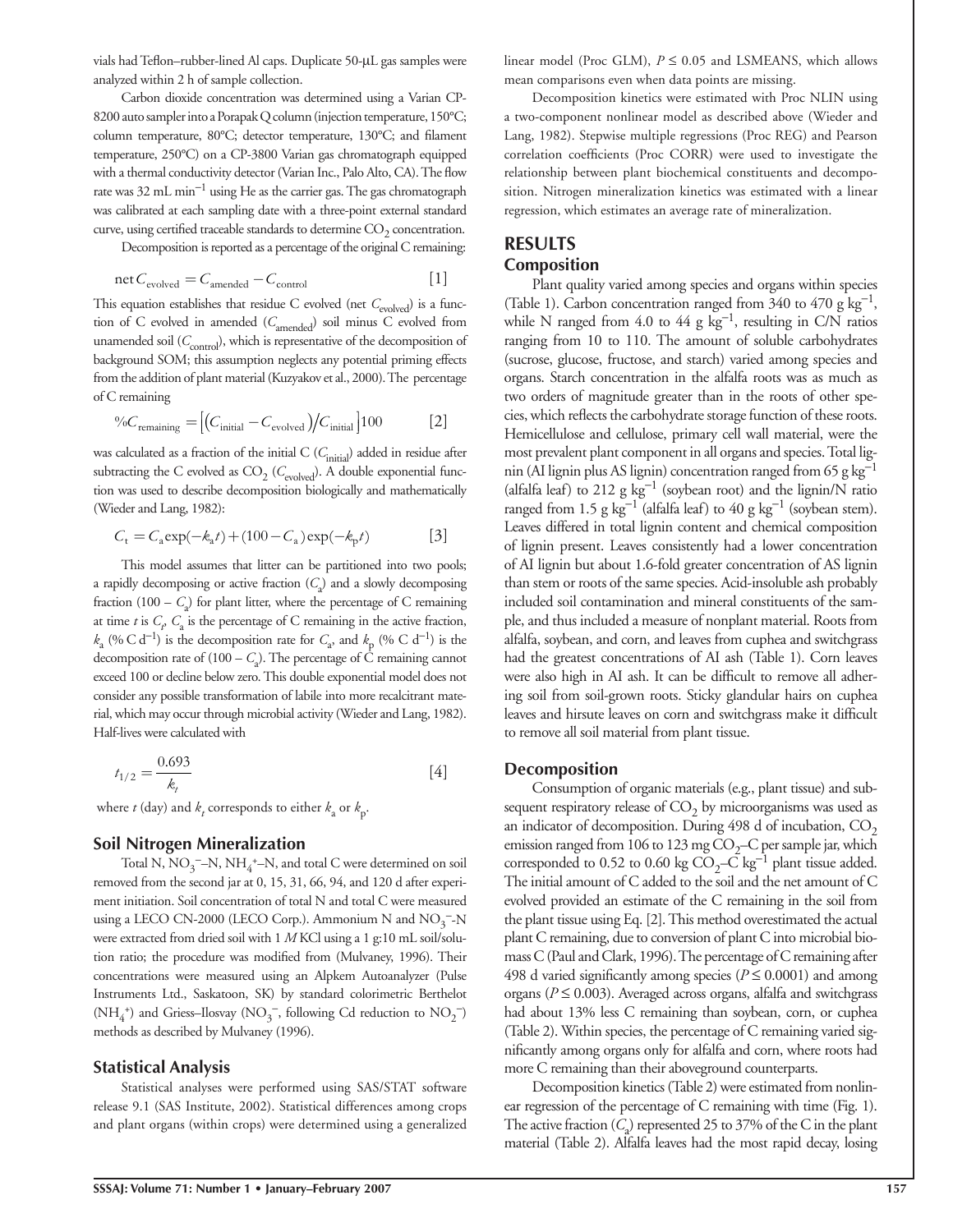**Table 1. Concentration of C, N, sucrose (SUC), glucose (GLU), fructose (FRU), starch (STR), hemicellulose (HC), cellulose (CEL),**  acid-insoluble lignin (AIL), acid-soluble lignin (ASL), and acid-insoluble ash (AIA) from field-grown corn (Pioneer 3893), **soybean (NK S14-M7), and cuphea collected at maturity, alfalfa (Wrangler) collected at the third cutting, and switchgrass**  (Sunburst) collected in late August. Alfalfa and switchgrass were collected during their second growing season (*n* = 4).

| <b>Species</b>        | Organ  | C                                     | N                 | <b>SUC</b>        | GLU               | <b>FRU</b>        | <b>STR</b>        | НC               | <b>CEL</b>       | AIL              | <b>ASL</b>        | <b>AIA</b>        |
|-----------------------|--------|---------------------------------------|-------------------|-------------------|-------------------|-------------------|-------------------|------------------|------------------|------------------|-------------------|-------------------|
|                       |        | -g kg <sup>—1</sup><br>plant material |                   |                   |                   |                   |                   |                  |                  |                  |                   |                   |
| Alfalfa               | leaves | 454a‡                                 | 44.0a             | 12.8b             | 5.60 <sub>b</sub> | 4.69b             | 48.7b             | 177c             | 133 <sub>b</sub> | 55.3c            | 9.54a             | 0.63 <sub>b</sub> |
|                       | stems  | 448ab                                 | 21.2 <sub>b</sub> | 24.4b             | 14.7a             | 9.62a             | 6.50 <sub>b</sub> | 200ab            | 415a             | 117a             | 6.41 <sub>b</sub> | 2.75 <sub>b</sub> |
|                       | roots  | 433 <sub>b</sub>                      | 24.0b             | 45.2a             | 0.66c             | 0.14c             | 114a              | 239a             | 421a             | 89.9b            | 4.89b             | 10.2a             |
| Soybean               | leaves | 439a                                  | 15.8a             | 6.69a             | 7.28 <sub>b</sub> | 8.44b             | 9.73a             | 245a             | 207b             | 107c             | 6.68a             | 2.13a             |
|                       | stems  | 468a                                  | 4.36с             | 6.00a             | 15.6a             | 14.5a             | 3.71ab            | 289a             | 526a             | 168 <sub>b</sub> | 4.78b             | 1.44a             |
|                       | roots  | 467b                                  | 7.48 <sub>b</sub> | 2.65a             | 4.45b             | 6.02 <sub>b</sub> | 1.01b             | 308a             | 586a             | 207a             | 4.97b             | 6.82a             |
| Cuphea                | leaves | 384b                                  | 26.3a             | 2.40a             | 14.0a             | 11.4a             | 18.7a             | 141c             | 55c              | 108 <sub>b</sub> | 16.8a             | 93.4a             |
|                       | stems  | 435a                                  | 9.30 <sub>b</sub> | 3.13a             | 8.13 <sub>b</sub> | 6.29 <sub>b</sub> | 1.63b             | 230 <sub>b</sub> | 519a             | 157a             | 6.91 <sub>b</sub> | 26.2 <sub>b</sub> |
|                       | roots  | 432a                                  | 13.6b             | 0.97 <sub>b</sub> | 10.3ab            | 4.09b             | 2.18 <sub>b</sub> | 261a             | 309 <sub>b</sub> | 179a             | 10.4ab            | 12.3c             |
| Corn                  | leaves | 416 <sub>b</sub>                      | 13.6a             | 19.0 <sub>b</sub> | 6.21 <sub>b</sub> | 6.64b             | 2.11a             | 461a             | 340 <sub>b</sub> | 91.4b            | 6.31a             | 76.8b             |
|                       | stems  | 458a                                  | 5.86с             | 83.8a             | 22.5a             | 24.0a             | 1.48ab            | 375ab            | 457a             | 108a             | 5.69 <sub>b</sub> | 5.97c             |
|                       | roots  | 343c                                  | 9.09 <sub>b</sub> | 7.52 <sub>b</sub> | 6.52 <sub>b</sub> | 6.02 <sub>b</sub> | 0.53 <sub>b</sub> | 281c             | 342b             | 102ab            | 6.55a             | 158a              |
| Switchgrass           | leaves | 445c                                  | 12.6a             | 28.7a             | 2.51c             | 0.58 <sub>b</sub> | 4.08a             | 498 <sub>b</sub> | 418ab            | 89.1c            | 6.55a             | 29.21a            |
|                       | stems  | 452b                                  | 4.05c             | 28.6a             | 14.3a             | 7.45a             | 8.77a             | 646a             | 517a             | 123 <sub>b</sub> | 4.36 <sub>b</sub> | 12.3 <sub>b</sub> |
|                       | roots  | 465a                                  | 7.09 <sub>b</sub> | 13.6b             | 7.60 <sub>b</sub> | 8.76a             | 4.08a             | 549b             | 334b             | 161a             | 4.46 <sub>b</sub> | 11.0 <sub>b</sub> |
| Crop(C)               |        | t                                     | $\ddagger$        | t                 | $**$              | $^{+}$            | t                 | t                | $^{+}$           | t                | t                 | $\ddagger$        |
| Organ (O)             |        | $\ddagger$                            | $\ddagger$        | $\ddagger$        | $\ddagger$        | $+$               | $\ddagger$        | $\ast$           | $\ddagger$       | $\ddagger$       |                   | $\ddagger$        |
| $C \cdot O$           |        | $\ddagger$                            | $\ddagger$        | $\ddagger$        | $\ddagger$        | $\ddagger$        | $\ddagger$        | $\ast$           | $\ddot{}$        | $**$             | ***               | $\ddagger$        |
| $LSD0.05$ among crops |        | 15.6                                  | 2.64              | 10.0              | 4.33              | 4.38              | 17.9              | 71               | 90               | 22               | 2.79              | 8.07              |

\* Significant at the 0.05 probability level.

\*\* Significant at the 0.01 probability level.

\*\*\* Significant at the 0.001 probability level.

† Signifi cant at the 0.0001 probability level.

 $\frac{1}{2}$ Values in a column within a crop followed by a different letter are different at P  $\leq$  0.05.

50% of their C within the 498-d incubation. Decomposition rates for the active fraction for alfalfa leaves and roots were substantially faster than for other plants and respective organs; therefore, the halflives for the active fraction of alfalfa leaves followed by roots were the shortest (Table 2). For the active fraction in other crops, leaves had the shortest half-lives and half-lives for stems and roots were similar. Half-lives for the passive fractions were lowest for alfalfa followed by switchgrass; however, dynamics among plant organs varied within crops. Calculated  $k_p$  values were inversely related to time, such that apparent half-lives increased (data not shown). The composition of the substrate becomes increasingly more recalcitrant as microbes consume the more readily decomposable material. Therefore, when comparing kinetics values among studies it is important to note the duration of the experiment.

Correlation coefficients between plant components and decomposition kinetics were determined (Table 3). Across all crops,  $k$ <sub>a</sub> was significantly correlated with the majority of plant components measured. High positive and significant correlations of  $k_{\rm a}$  were observed with starch and initial N concentration. High negative and significant correlations were observed between  $k_a$  and AI lignin, total lignin, and the lignin/N ratio. The  $k_{\rm p}$  and  $C_{\rm a}$  were significantly and negatively correlated with AI ash and initial C or N concentration, although the correlation coefficients were low. Stepwise multiple regressions supported the correlation findings between decomposition kinetics and compositional factors (Table 4).

## **Nitrogen Mineralization**

During the first  $15$  d, all organs and tissues had net N mineralization except switchgrass leaves and stems, where there was a

decrease in  $\mathrm{NO_3}^-$  concentration before N mineralization began to increase dramatically (Fig. 2). The total N mineralized after adding alfalfa leaf tissue was 50 to 60% more than observed for the other crops during the first  $90 d$  (Fig. 2), which is consistent with the large concentration of N in alfalfa leaves (Table 1).

The highest rate of mineralization was observed for alfalfa leaves (Table 5). Mineralization of switchgrass materials was generally faster than all other crop tissues except alfalfa leaves; however, rates of mineralization were similar among organs. Rates of mineralization were similar among the remaining crops, where rates were typically highest for leaves and similar for stem and root materials.

## **DISCUSSION**

To understand compositional control of decomposition kinetics, we used controlled laboratory studies and examined relationships via stepwise multiple regression among five crops partitioned into leaf, stem, and root organs. This technique indicated initial N, starch, total lignin, and AI ash concentrations were the four best predictors of  $k_a$ , model  $r^2 = 0.83$ , with initial N concentration as the single best predictor (partial  $r^2 = 0.72$ , Table 4). A four-component model  $(r^2 = 0.43)$  was identified for  $k_p$ , with AI ash, hemicellulose, and initial N concentrations and  $C/N$  ratio being the best predictors. The best model for  $C_a$ -based biochemical composition had an  $r^2$  = 0.32, and included AI ash, AI lignin, and lignin/N ratio.

The addition of organic material into the soil can result in net N mineralization or N immobilization. Materials that have low N or a high C/N ratio are expected to result initially in N immobilization. A general rule of thumb is that a C/N ratio >20 will result initially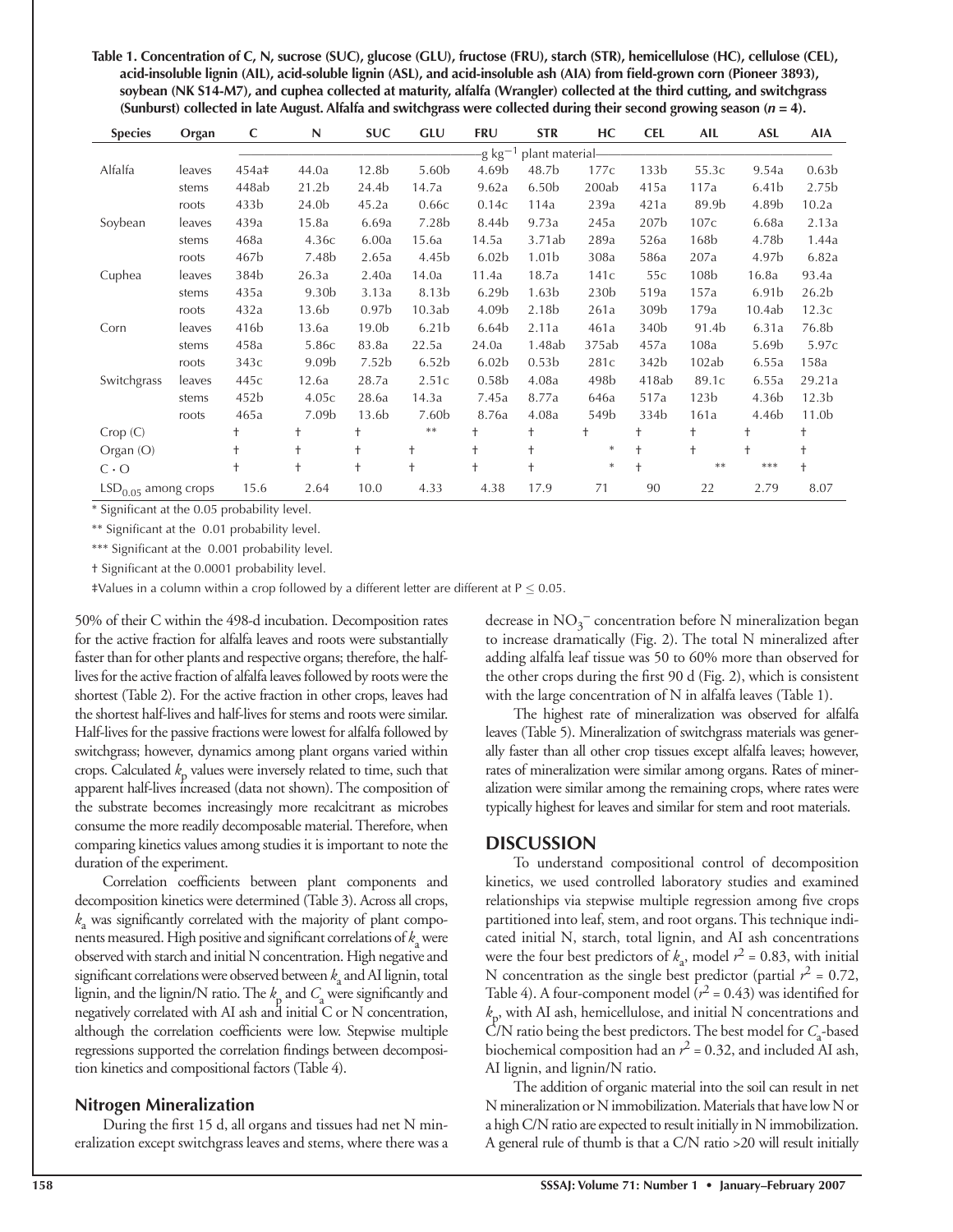Table 2. Observed percentage of residue C remaining after 498 d and kinetic coefficients calculated from a double exponential **decomposition model (Eq. [3]; Wieder and Lang, 1982) after incubating plant tissue in soil for 498 d at 25°C and 60% wa**ter-filled pore space. Values are means  $\pm$  standard error of the estimate ( $n = 4$ ).

| Crop        | Organ | <b>Observed C</b> remaining | $C_a$ <sup>+</sup> | $k_a$ ‡                                      | $k_{p}$ §                                    | Half-life $\parallel$ $k_a$ | Half-life $k_{p}$ |
|-------------|-------|-----------------------------|--------------------|----------------------------------------------|----------------------------------------------|-----------------------------|-------------------|
|             |       | $\frac{0}{0}$               | $\frac{0}{0}$      | % C d <sup>-1</sup> $\times$ 10 <sup>2</sup> | % C d <sup>-1</sup> $\times$ 10 <sup>4</sup> |                             |                   |
| Alfalfa     | leaf  | 50.8 <sub>b#</sub>          | $37.1 \pm 1.7$     | $17.6 \pm 2.8$                               | $5.47 \pm 1.3$                               | 3.9                         | 1270              |
|             | stem  | 55.4ab                      | $31.5 \pm 1.5$     | $9.7 \pm 1.1$                                | $5.39 \pm 1.0$                               | 7.1                         | 1290              |
|             | root  | 60.8a                       | $29.3 \pm 1.0$     | $13.8 \pm 1.5$                               | $3.64 \pm 0.7$                               | 5.0                         | 1910              |
| Soybean     | leaf  | 65.7a                       | $25.0 \pm 0.6$     | $8.5 \pm 0.5$                                | $3.29 \pm 0.3$                               | 8.2                         | 2110              |
|             | stem  | 60.5a                       | $32.8 \pm 1.4$     | $3.2 \pm 3.2$                                | $2.35 \pm 0.7$                               | 21.6                        | 2950              |
|             | root  | 64.2a                       | $27.7 \pm 1.2$     | $3.2 \pm 0.3$                                | $2.67 \pm 0.6$                               | 21.6                        | 2600              |
| Cuphea      | leaf  | 67.9a                       | $25.4 \pm 1.1$     | $8.8 \pm 1.0$                                | $2.34 \pm 0.6$                               | 7.9                         | 2960              |
|             | stem  | 62.4a                       | $31.2 \pm 1.1$     | $4.5 \pm 0.3$                                | $2.50 \pm 0.6$                               | 15.3                        | 2770              |
|             | root  | 68.3a                       | $24.4 \pm 1.1$     | $5.2 \pm 5.2$                                | $3.40 \pm 0.6$                               | 13.2                        | 2040              |
| Corn        | leaf  | 62.7 <sub>b</sub>           | $27.9 \pm 0.7$     | $8.8 \pm 0.5$                                | $3.21 \pm 0.4$                               | 7.9                         | 2160              |
|             | stem  | 60.4b                       | $31.7 \pm 1.3$     | $5.8 \pm 0.5$                                | $2.73 \pm 0.7$                               | 12.0                        | 2540              |
|             | root  | 73.6a                       | $20.6 \pm 1.6$     | $4.0 \pm 0.6$                                | $1.58 \pm 0.7$                               | 17.4                        | 4390              |
| Switchgrass | leaf  | 56.4a                       | $32.5 \pm 1.1$     | $7.2 \pm 0.5$                                | $4.17 \pm 0.7$                               | 9.7                         | 1660              |
|             | stem  | 56.8a                       | $32.6 \pm 1.7$     | $5.7 \pm 0.6$                                | $3.91 \pm 1.0$                               | 12.1                        | 1770              |
|             | root  | 58.8a                       | $26.9 \pm 1.3$     | $3.2 \pm 0.3$                                | $4.77 \pm 0.6$                               | 22.0                        | 1450              |

**†**  $C_a$  is the %C-remaining in the rapidly decomposing plant litter.

 $\neq k_a$  is the decomposition rate for  $C_a$ , which represents the rapidly decomposing plant litter.

§  $k_p$  is the decomposition rate of (100 -  $C_a$ ), which represents the slow or passive litter fraction.

¶ Half-life = 0.693/*k*.

# Values with different letters within crop are different  $P \le 0.05$ .

in net immobilization (Tisdall et al., 1986). Therefore, a least some immobilization was likely, as a majority of plant tissues had C/N ratios in excess of 20 except for alfalfa leaves, stems, and roots, and cuphea leaves (Table 1). Release of organic N through mineraliza-

tion is regulated by the C/N ratio; microbes do not assimilate N from organic sources until substrate N reaches a critical concentration (Paul and Clark, 1996). Availability of C often controls microbial N assimilation since N mineralization occurs only after significant decomposition of crop residues (Stevenson and van Kessel, 1996). Nitrogen mineralization is also an indicator of decomposition; therefore, the rates of C and N mineralization are related. Results of stepwise regression among Nmineralization parameters and C-mineralization kinetics indicated the average rate of N mineralization (slope from linear regression) was related to  $k_a$  ( $r^2 = 0.42$ ,  $P \le 0.0009$ , data not shown). Stepwise regression did not identify any significant models among N-mineralization parameters and  $k_p$  (data not shown).

Ghidey and Alberts (1993) compared buried shoot and buried root residue of corn and soybean. They found faster decay rates for buried shoot residue than for root material in both years of a 2-yr study. Buried soybean materials decomposed faster than corn in the first year. Ghidey and Alberts (1993) attempted to link their findings to higher C/N ratios in the more slowly decomposing material; however, their measurements showed a substantially higher C/N ratio in soybean roots than corn roots, even though soybean roots decomposed faster than the corn roots. Similarly, Moretto et al. (2001) showed substantially lower mass loss of leaf material with a substantially higher C/N ratio, but the C/N ratio in roots was not as different and did not contribute to as drastically a different mass loss among materials. They discovered



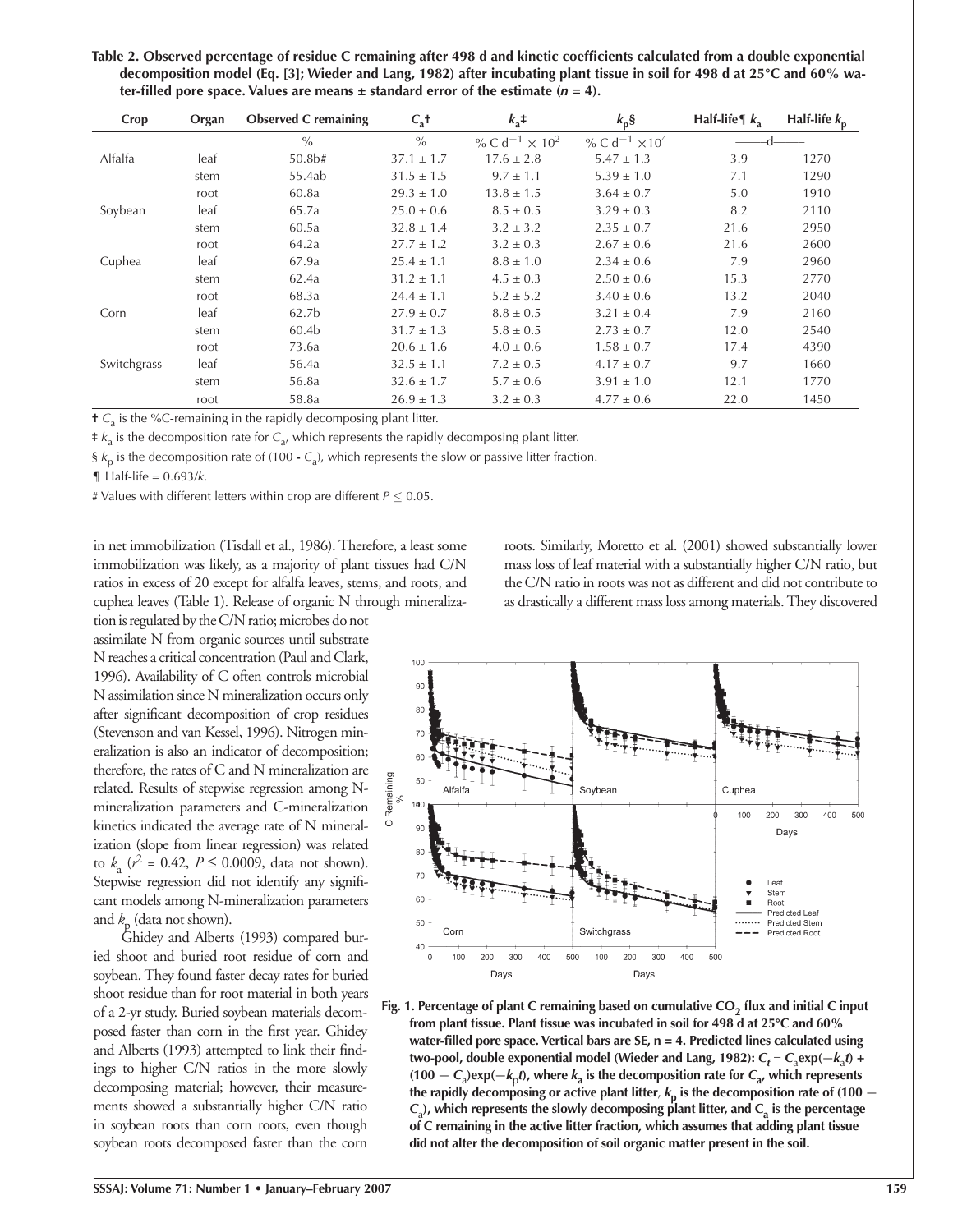| Table 3. Pearson correlation coefficients among the concentration of |  |
|----------------------------------------------------------------------|--|
| compositional factors and kinetic coefficient from a two-compo-      |  |
| nent, double exponential decomposition kinetics model (Wieder        |  |
| and Lang, 1982) calculated after incubating plant tissue in soil     |  |
| for 498 d at 25°C and 60% water-filled pore space.                   |  |

|                                           | <b>Pearson correlation coefficients</b> |                         |            |  |  |
|-------------------------------------------|-----------------------------------------|-------------------------|------------|--|--|
| <b>Composition factor of plant tissue</b> | $k_a^{\dagger}$                         | $k_{\rm p}^{\  \, \pm}$ | $C_a^{\S}$ |  |  |
| Sucrose                                   | 0.15                                    | 0.09                    | 0.21       |  |  |
| Glucose                                   | $-0.28*$                                | $-0.16$                 | 0.04       |  |  |
| Fructose                                  | $-0.30*$                                | $-0.18$                 | 0.02       |  |  |
| Soluble sugars                            | $-0.01$                                 | $-0.002$                | 0.17       |  |  |
| Starch                                    | $0.69*$                                 | 0.23                    | 0.16       |  |  |
| Hemicellulose                             | $-0.36*$                                | 0.16                    | 0.11       |  |  |
| Cellulose                                 | $-0.47*$                                | $-0.12$                 | 0.14       |  |  |
| Acid-insoluble lignin                     | $-0.67*$                                | 0.21                    | $-0.15$    |  |  |
| Acid-soluble lignin                       | $0.27*$                                 | $-0.05$                 | $-0.14$    |  |  |
| Acid-insoluble ash                        | $-0.15$                                 | $-0.36*$                | $-0.46*$   |  |  |
| Initial C                                 | $-0.11*$                                | $-0.25$                 | $-0.27*$   |  |  |
| Initial N                                 | $0.84*$                                 | $0.34*$                 | 0.17       |  |  |
| $C/N$ ratio                               | $-0.57*$                                | $-0.19$                 | 0.15       |  |  |
| Total lignin                              | $-0.65*$                                | $-0.22$                 | $-0.17$    |  |  |
| Lignin/N ratio                            | $-0.66*$                                | $-0.24$                 | 0.07       |  |  |

\* Coefficient is significant at  $P \le 0.05$ .

 $\pm k_a$  is the decomposition rate for Ca, which represents the rapidly decomposing plant litter.

‡ *k*p is the decomposition rate of (100 − Ca), which represents the slow or passive litter fraction.

§ C<sub>a</sub> is the percentage of C remaining in the rapidly decomposing plant litter.

a significant negative correlation between C/N ratio and mass loss. Moretto et al. (2001) also found significant correlations between mass loss and lignin, N, P, lignin/N and lignin/P contents, for both leaf and root material. In the present study, materials with a low C/ N ratio or a low lignin/N (such as alfalfa, and leaf material of other crops) had faster decomposition rates (both *k*<sup>a</sup> and *k*p) than material with high ratios.

Under the controlled conditions in this study, >50% of the residue C still remained after 498 d of incubation. Field and laboratory incubations exceeding a year are uncommon; however, several field studies indicate >50% mass loss in <1 yr. For example, Burgess et al.

#### **Table 4. Summary of stepwise multiple regression of plant compositional factors and two-component double exponential model decomposition kinetics calculated after incubating plant tissue in soil for 498 d at 25°C and 60% water-fi lled pore space.**

| Dependent variable                      | Independent variable  | Partial $r^2$ | Model $r^2$ | P      |
|-----------------------------------------|-----------------------|---------------|-------------|--------|
| $k_{\rm a}$ +                           | N concentration       | 0.72          | 0.72        | 0.0001 |
|                                         | starch                | 0.06          | 0.78        | 0.0005 |
|                                         | total lignin          | 0.03          | 0.81        | 0.006  |
|                                         | acid-insoluble ash    | 0.02          | 0.83        | 0.02   |
| $k_{p}$ <sup><math>\dagger</math></sup> | acid-insoluble ash    | 0.13          | 0.13        | 0.006  |
|                                         | hemicellulose         | 0.11          | 0.36        | 0.006  |
|                                         | N concentration       | 0.07          | 0.42        | 0.02   |
|                                         | $C/N$ ratio           | 0.03          | 0.43        | 0.14   |
| $C_a$ §                                 | acid-insoluble ash    | 0.20          | 0.20        | 0.001  |
|                                         | acid-insoluble lignin | 0.08          | 0.27        | 0.02   |
|                                         | lignin/N              | 0.04          | 0.32        | 0.08   |

 $\pm k_a$  is the decomposition rate for  $C_{a}$ , which represents the rapidly decomposing plant litter.

 $\neq k_{\text{n}}$  is the decomposition rate of (100 - Ca), which represents the slow or passively decomposing plant litter.

§  $C_a$  is the percentage of C remaining from the rapidly decomposing plant litter.

(2002) found that 30 to 40% of corn stover in litterbags decomposed after 193 d. Schomberg et al. (1994) found that about 55% of sorghum [*Sorghum bicolor* (L.) Moench] and wheat (*Triticum aestivum* L.) decomposed in buried litterbags in 169 and 116 d, respectively. In several studies (Broder and Wagner, 1988; Burgess et al., 2002; Buyanovsky and Wagner, 1997; Stott and Martin, 1990), 30% of residue remained after 1 yr and as little as 10% remained after 2 yr. In many of these studies, residue was not partitioned into its constituent parts: leaves, stems, and roots. Composition of the input probably had an effect on the observed decomposition kinetics. Blenis et al. (1999) separated canola (*Brassica* spp.) parts and showed 45 to 55% decomposition of stem and only 30 to 40% decomposition of roots in approximately 300 d. A decomposition study of bunchgrasses (*Poaceae* family) in Argentina showed similar results in some species for separated root and leaf material after 16 mo of field incubation where >65% of the material remained; however, after 21 mo of incubation, roots were more decomposed than leaf litter (Moretto et al., 2001). Ghidey and Alberts (1993) examined decomposition of residue on the surface, buried shoot residue, and buried root materials of five crop species and found 35 to 60, 70 to 80, and 45 to 75% mass loss, respectively, in the first year. Although it is apparent that temperature has an effect on litter decomposition (Katterer et al., 1998), it is likely that our data do not conform to the findings of field incubations, in part due to differences in method. Our results were based on C loss and calculating the percentage of C remaining vs. directly measuring mass loss; our method also assumed that the rate of decomposition of SOM already present was not changed by the incorporation of fresh plant material. It should also be noted that mass loss in field studies with litterbags can be a result of material falling out of the bag rather than from being decomposed. Additionally, field studies would have a more diverse decomposing community, which may have been excluded by drying and sieving the soil used in the laboratory studies, and might be why we observed slower decomposition than some field studies. The plant tissue was not sterilized; therefore, the microbial numbers or species introduced with the plant tissue could have been different among organs and species.

## **Potential Implications of Substrate Quality for Carbon Dynamics**

The amount of C stored in soil is a function of total inputs and the rate of biomass decay and SOM turnover, provided C is not lost due to leaching or erosion. A strategy for increasing soil C is to modify the C quality of residue to decrease the rate of decay, which may promote the transition of C into the SOM fraction, which is resistant to decomposition (e.g., humic fraction), while maintaining or increasing C inputs. Within a given set of physiochemical environment and management factors, residue quality may influence the conversion into SOM. In this study, the effect of chemical composition of the plant tissue on its decay was studied; initial plant mineralization is an early step in the process of converting fresh C inputs to recalcitrant SOM. Residue composition also influences the microbial community and change in the community as decomposition progresses influences the rate of decomposition (Broder and Wagner, 1988).

Understanding how root composition compares with aboveground composition may help explain the differen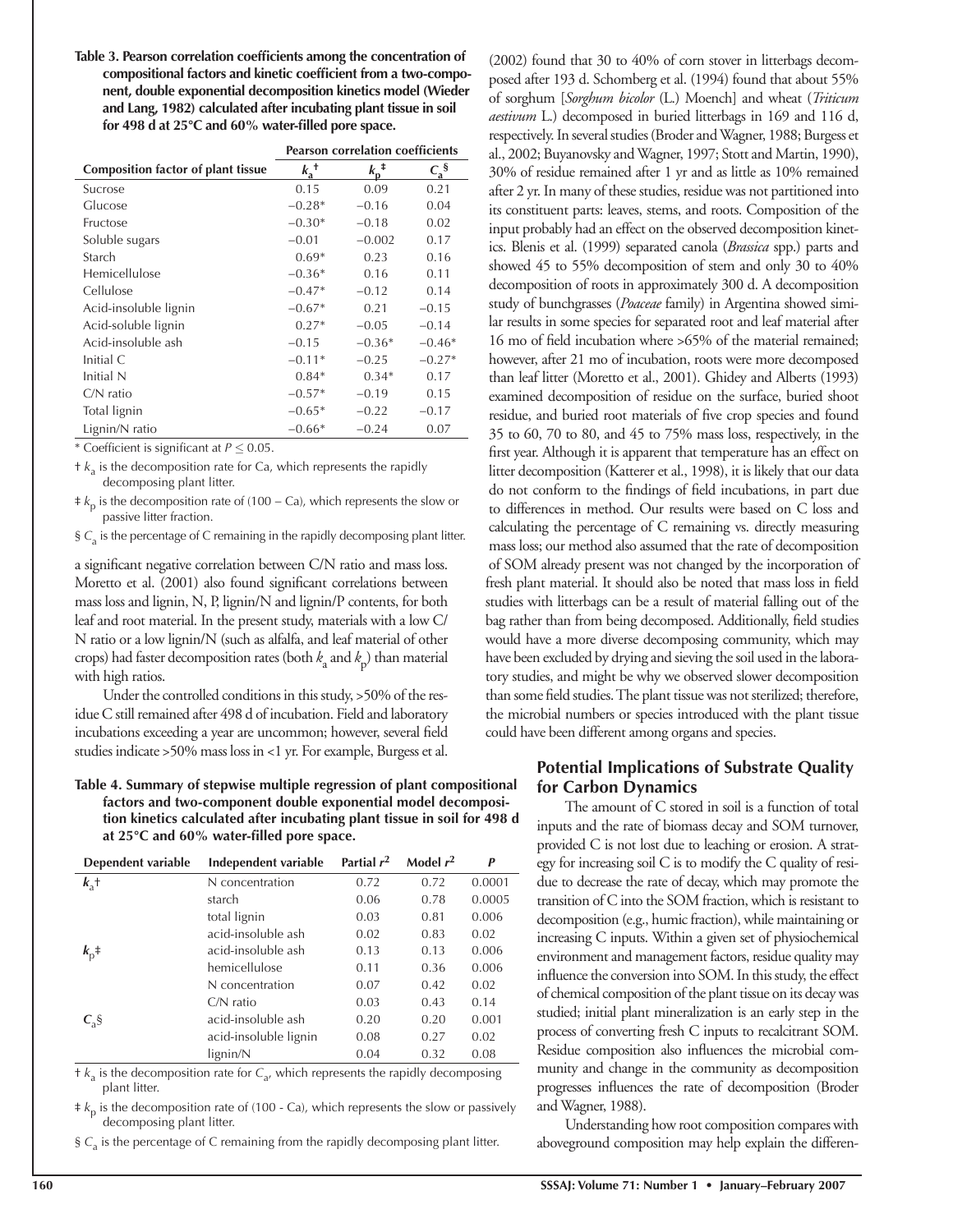tial contribution of root C to SOC compared with shoot C. The passive component (100 −*C*<sup>a</sup> ) of corn root tissue in this experiment had the longest halflife of more than a decade, calculated from  $k_p$ , while corn leaves and stems had half-lives of 6 to 7 yr (Table 3). This may partially explain why corn roots make such an important contribution to SOC; they contribute as much as threefold more than aboveground C inputs (Allmaras et al., 2004; Wilts et al., 2004). Our observation of different decomposition rates for shoot and root material is consistent with Hooker et al. (2005), who attributed a difference in the contribution to SOC to different cycling rates between shoot and root material.

Understanding why roots (at least of corn) contribute more to SOC than aboveground parts requires knowing respective decay kinetics, total biomass, residue placement, and rhizosphere dynamics. Tissue with slow decomposition will make little impact in building soil C if there is minimal biomass. Several isotopic studies have

shown that root material originating from exudates and necromass contribute substantially to the retention of C in the SOM pools (Gale and Cambardella, 2000; Kisselle et al., 2001; Puget and Drinkwater, 2001). Carbon cycle models need to include above- and belowground biomass as well as rhizodeposition to estimate accurately C movement from shoot to root and root to soil pools (Edwards et al., 2004; Johnson et al., 2006).

Modeling the kinetics of decomposition of both plant residues and SOM typically has involved efforts to separate fast from slow decomposing pools. The DAISY model originally presented by Hansen et al. (1991) used water solubility to differentiate plant parts. The CENTURY model uses inputs for N and lignin concentration (Parton, 1996), EPIC separates plant residue into three pools (metabolic, structural, and passive; Izaurralde et al., 2006), and CQESTR uses a constant rate based on the N content of the plant biomass (Rickman et al., 2001). Müller et al. (2003) indicated that C/N ratio and cellulose content could be better predictors for partitioning plant materials. Results of our study support the use of N and lignin components for the separation of fast and slow decomposing pools.

## **CONCLUSIONS**

Our study examined the decomposition dynamics of five selected crops with varying composition under controlled temperature and moisture regimes. Residue materials were partitioned into leaf, stem, and root organs to give a clearer indication of compositional control on decomposition and eventually allow better calculation of the contribution of plant materials to C sequestration. Rate constants are a function of the incubation period, thus making direct comparison among separate experiments difficult when using simple, first-order kinetic models. Chemical recalcitrance appears to slow root decomposition; this was especially noted in corn roots. Such chemical recalcitrance to decay may partially explain why roots have been found to contribute more C to the SOC pool than residues. Results of our study also support the use of N and lignin components for the separation of fast- and slow-decomposing pools in litter turnover models. This information could be used to refine existing models and it adds to our knowledge and understanding of composition and decomposition of crop species.



Soybean

160

Alfalfa

Thank you to B. Burmeister, M. Bossert, and J. Hanson for their excellent technical assistance.

Cuphea

#### **REFERENCES**

- Aerts, R. 1997. Climate, leaf litter chemistry and leaf decomposition in terrestrial ecosystems—A triangular relationship. Oikos 79:439–449.
- Allmaras, R.R., D.R. Linden, and C.E. Clapp. 2004. Corn-residue transformations into root and soil carbon as related to nitrogen, tillage, and stover management. Soil Sci. Soc. Am. J. 68:1366–1375.
- Allmaras, R.R., W.W. Nelson, and W.B. Voorhees. 1975. Soybean and corn rooting in southwestern Minnesota: Root distribution and related water inflow. Soil Sci. Soc. Am. J. 39:771-777.
- Blenis, P.V., P.S. Chow, and G.R. Stringham. 1999. Effects of burial, stem portion and cultivar on the decomposition of canola straw. Can. J. Plant Sci. 79:97–100.
- Broder, M.W., and G.H. Wagner. 1988. Microbial colonization and decomposition of corn, wheat, and soybean residue. Soil Sci. Soc. Am. J. 52:112–117.
- Brown, R.A., N.J. Rosenberg, C.J. Hays, W.E. Easterling, and L.O. Mearns. 2000. Potential production and environmental effects of switchgrass and traditional
- **Table 5. Nitrogen mineralization rates estimated by linear regression from NO<sub>3</sub><sup>−</sup> concentration in soil after inoculating and incubating plant tissue in soil for 0, 15, 31, 66, 94, and 120**  d at 25°C and 60% water-filled pore space. The slope repre**sents the average rate of mineralization.**

| Crop<br>Organ |               | <b>Slope</b>              | r <sup>2</sup> |
|---------------|---------------|---------------------------|----------------|
|               | $mg\ kg^{-1}$ | $mg \, kg^{-1} \, d^{-1}$ |                |
| leaf          | 37.7          | 1.14                      | 0.77           |
| stem          | 45.0          | 0.62                      | 0.56           |
| root          | 40.2          | 0.67                      | 0.88           |
| leaf          | 39.2          | 0.60                      | 0.80           |
| stem          | 38.6          | 0.36                      | 0.52           |
| root          | 46.4          | 0.32                      | 0.35           |
| leaf          | 53.2          | 0.61                      | 0.61           |
| stem          | 38.2          | 0.44                      | 0.72           |
| root          | 55.1          | 0.37                      | 0.46           |
| leaf          | 33.7          | 0.57                      | 0.73           |
| stem          | 35.3          | 0.39                      | 0.69           |
| root          | 41.2          | 0.56                      | 0.88           |
| leaf          | 26.7          | 0.71                      | 0.85           |
| stem          | 23.9          | 0.79                      | 0.50           |
| root          | 36.1          | 0.65                      | 0.52           |
|               |               | Intercept                 |                |